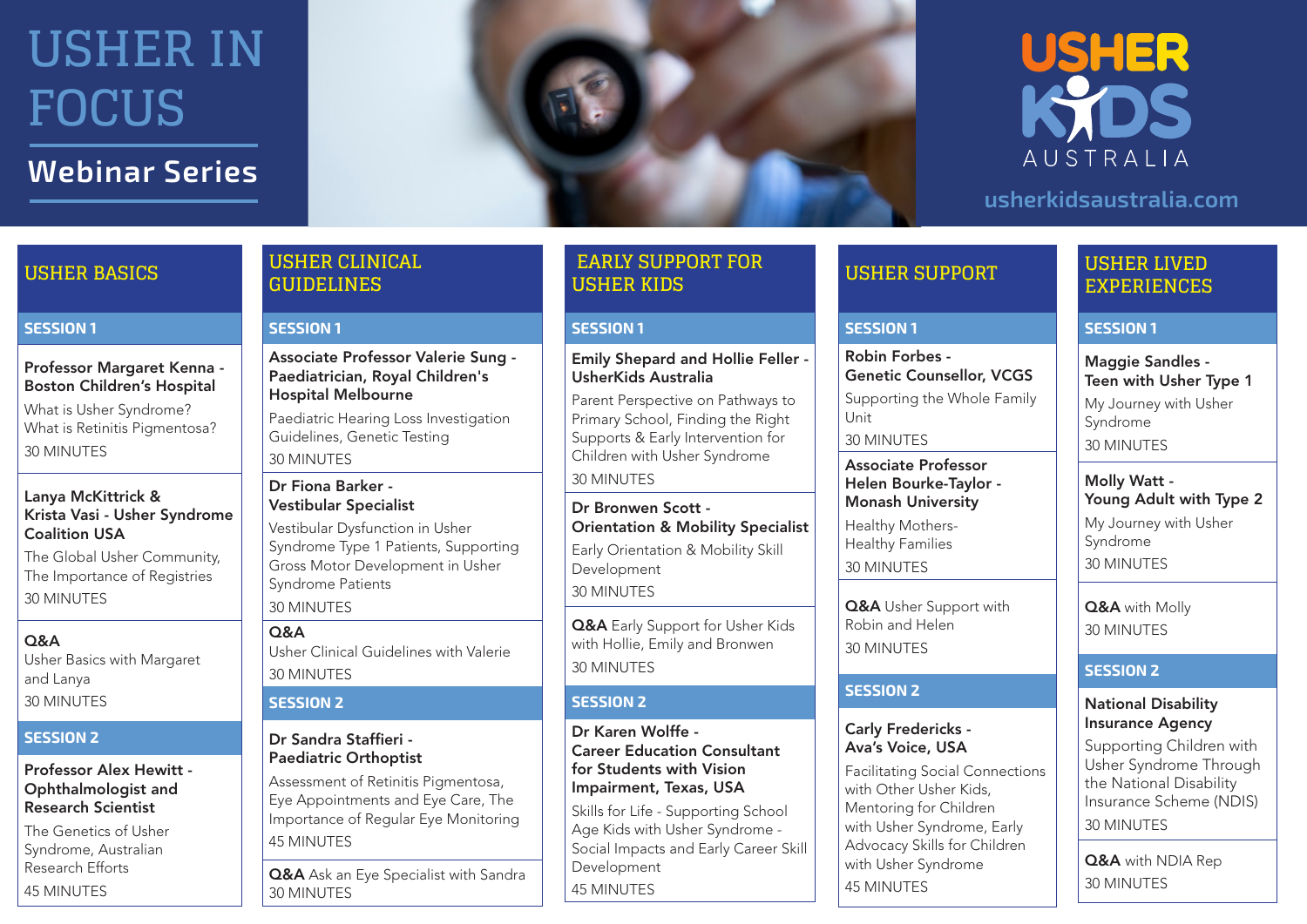## **Webinar Series**



**AUSTRALIA**

**ABOUT USHERKIDS** 

UsherKids Australia is a not-for-profit charitable organisation that was

and their families in Australia. UsherKids Australia's mission is to ensure children diagnosed with Usher syndrome and their families have access to an informed, committed and caring community of clinicians, service providers, educators, researchers and peer support networks to allow them to thrive in their

everyday endeavours.

established in 2016 as a parent-led support group established to enhance the lives of children diagnosed with Usher syndrome

**Our online webinar series took place on 14th-18th September 2020 in conjunction with celebrations for International Usher Syndrome Awareness Day on September 19th.** 

The webinars included the latest updates on global clinical research efforts, clinical guidelines, how to support your Usher syndrome student in the classroom and more. You can now access the recordings and Q&A sessions to watch in your own time.

With a range of Australian and International leaders in support for children with Usher syndrome joining us to present, we believe this is a must for families and health care professionals caring for children with Usher Syndrome in Australia.

Your registration allows access to all 15 presentations, 7 Q&A sessions, presentation slides, resource lists and transcriptions. All videos include captions and Auslan interpreting. For families in Australia, you can claim the cost of your registration through your NDIS plan.

### **REGISTRATION DETAILS:**

| <b>Family Member Registration</b> | \$95.00  |
|-----------------------------------|----------|
| <b>Professional Registration</b>  | \$175.00 |

### **Go to www.usherkidsaustralia.com to register**



to epello!

*<u>rdiology</u>* 

**ACCREDITATION** The content of these webinars has been developed in conjunction with a variety of Continuing Professional Development (CPD) programs. See our website for more details www.usherkidsaustralia.com









Speech

Pathology

Australia

UsherKids Australia has Charity and Deductible Gift Recipient (DGR) status from The Australian Charities and Not-for-profits Commission (ACNC). All donations over \$2 are tax deductible.



**Enhancing the lives of children with Usher Syndrome in Australia through information, collaboration and connection.**

### **IDENTIFY**

Ensuring all those with Usher syndrome are known to our community to assist the collaboration of research efforts both here in Australia and globally.

### **EDUCATE**

Providing information to newly diagnosed families, as well as educating health care professionals, educators and support staff on the needs of our children to maximise inclusion and best clinical practice.

### **SUPPORT**

Providing support to families, children, siblings, health care professionals, communities, sporting clubs, schools, service providers and all those who are part of the care and education of children with Usher syndrome to ensure they have the knowledge, resources and skills to assist our children to thrive in their everyday endeavours.

### **UsherKids Australia Ltd**

ABN: 74601423294 **W** www.usherkidsaustralia.com **E** info@usherkidsaustralia.com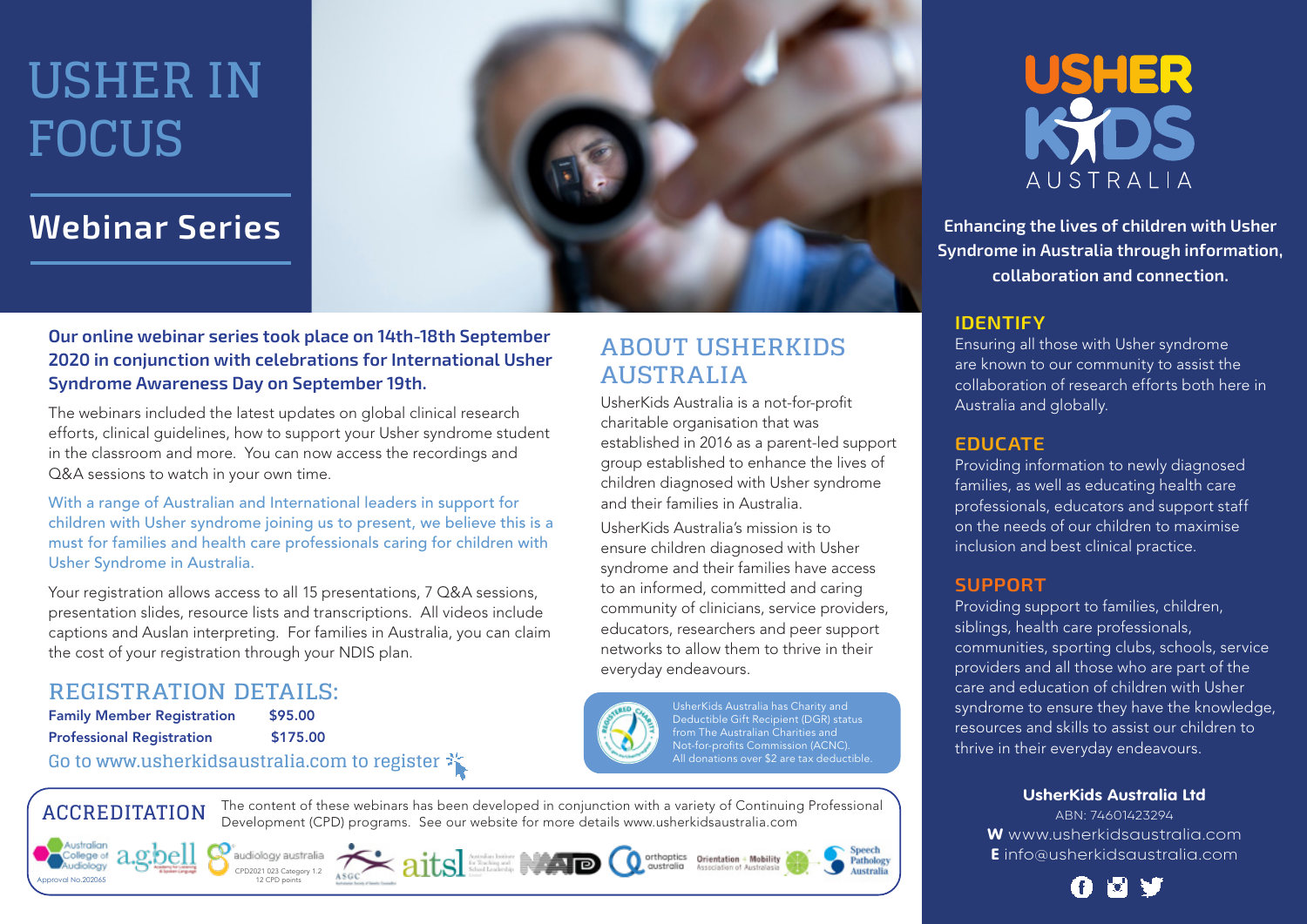### **Webinar Series**

### **Professor Margaret Kenna Krista Vasi Lanya McKittrick Professor Alex Hewitt**

Professor Margaret Kenna is Director of the Hearing Loss Program in the Department of Otolaryngology and Communication Enhancement at Boston Children's Hospital, Professor of Otolaryngology at Harvard Medical School, co-founder of the Cochlear

Implant Program, and a founding member of the Harvard Hereditary Deafness Center. Professor Kenna is also a founding Board Director of the Usher Syndrome Coalition in USA and has a longstanding commitment to the global Usher community through her extensive research in the area.

### **What is Usher Syndrome? What is Retinitis Pigmentosa?**

Professor Margaret Kenna will identify the basics of Usher syndrome and the variation in clinical presentation of the 3 different subtypes of the condition. Sample audiograms will be used to highlight the similarities and differences between other common causes of hearing loss in the paediatric population, and when referral for further testing is warranted. The presentation will also explore the genetics of Usher syndrome, autosomal recessive inheritance patterns, vision impairment caused by retinitis pigmentosa and the implications of a dual sensory loss on the development of the child. Availability of hearing technology and audiological outcomes for the paediatric patient will also be a highlight of this presentation.

Krista Vasi is the Executive Director at the Usher Syndrome Coalition, a global organisation working to find and support every

individual and family affected by Usher syndrome. Krista joined the Usher Syndrome Coalition in an official capacity in 2013 after volunteering since 2008, bringing a wealth of experience in public administration, development, fundraising and management to the community.

Lanya McKittrick is the newly appointed Chair of the Usher Syndrome Coalition in the USA after many years on the Board of

Directors. She co-founded the Hear See Hope Foundation to raise awareness and funding for Usher research and to support families through their Usher journey after two of her children were diagnosed with the condition. Lanya also holds a Ph.D. in Special Education with a focus on deafblind research.

### **The Global Usher Community & the Importance of Registries**

The Usher Syndrome Coalition is a global organisation with the mission to raise awareness and accelerate research for the most common genetic cause of combined deafness and blindness. The Coalition also provides information and support to individuals and families affected by Usher syndrome. Krista Vasi will detail the history and growth of the organisation, and the benefits of connecting the global Usher community to ensure families and clinicians can exchange knowledge about best practices, leading to better outcomes for people with Usher syndrome. Dr. Lanya McKittrick will discuss the importance of international registries for rare diseases such as Usher syndrome as the work of researchers can be jeopardized because they have access to too few people with Usher syndrome. The goal of the USH Trust is to voluntarily register everyone with Usher syndrome, worldwide, and to be the bridge between the research community and the Usher syndrome community. By encouraging patients to register with the USH Trust, they will become part of the largest global network of individuals with Usher syndrome and have the opportunity to contribute to the world's understanding of Usher syndrome, will be ensured of receiving information on the latest research, treatments and clinical trials, and will be the first to learn about opportunities to participate in research.

**USHER** 

AUSTRALIA

Professor Alex Hewitt is a Principal Research Fellow at the Menzies Institute for Medical Research and the School of Medicine at the University of Tasmania, as well as Principal Investigator at the Centre



for Eye Research Australia. He is a practising ophthalmologist and in 2016 received a Research Excellence Award as the top ranked NHMRC Practitioner Fellowship applicant in Australia for his work on patient-specific stem cell lines and emerging gene-based therapies.

### **The Genetics of Usher Syndrome & Australian Research Efforts**

Professor Hewitt will present the very latest on clinical research being undertaken in various research laboratories in Australia addressing strategies to slow or halt the progression of retinitis pigmentosa, the eye disease associated with Usher syndrome. He will explore the importance of genetic testing and tracking the natural progression of the disease and how these contribute to research efforts. Professor Hewitt will explain the medical interventions designed to correct the mutation or error in the Usher syndrome-causing gene as well as discuss the stages in research including preclinical studies and clinical trials, with timelines to give the audience a realistic overview of the advancements of research.

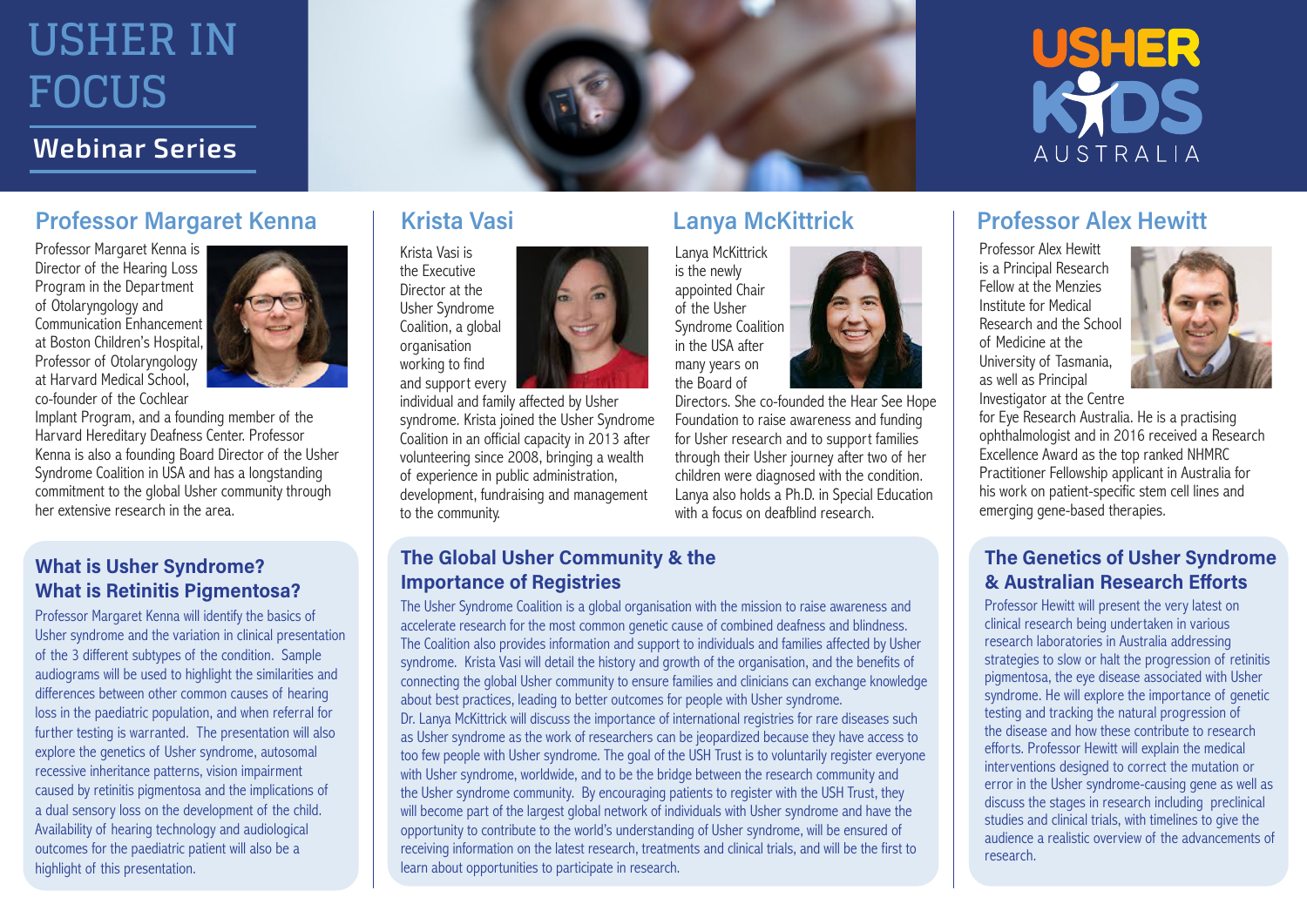## **Webinar Series**

## **Associate Professor Valerie Sung**

Associate Professor Valerie Sung is a consultant paediatrician and senior research fellow at the Murdoch Children's Research Institute. Dr Sung is founder and chair of the Childhood Hearing Australasian Medical

Professionals (CHAMP) Network which developed national guidelines for managing childhood hearing loss, as well as Director of the Caring for Hearing Impaired Children Clinic (CHIC) at the Royal Children's Hospital, Melbourne.

### **Paediatric Hearing Loss Investigation Guidelines & Genetic Testing**

Associate Professor Sung will discuss the development of the Paediatric Hearing Loss Investigation Guidelines designed to streamline the management of children with hearing loss. A working group of 15 Childhood Hearing Australasian Medical Professionals (CHAMP) network members developed the guidelines to ensure early-stage medical management is improved to offer families correct and timely testing and reduce potentially unnecessary tests and referrals. The network is now developing the parent resource to reflect the CHAMP guidelines, as well as developing education materials for other clinicians.

Dr Sung will discuss the implications of early diagnosis of conditions such as Usher syndrome and the opportunity for improved clinical care.





## **Dr Fiona Barker**

Dr. Fiona Barker is a registered Clinical Scientist from the Princess Margaret Hospital in London who, over an 18 year career has developed a focus on the assessment and management of vestibular problems, dizziness and imbalance. She has a certificate in evidence-based psychological therapy

and has a special interest in the consultation process and in the psychological impact vestibular problems can bring. Dr Barker is also involved in training Clinical Scientists as a lecturer on balance courses in the UK and internationally.

### **Vestibular Dysfunction in Usher Syndrome Type 1 Patients & Supporting Gross Motor Development**

The vestibular system is important for the development of gross motor function in children. Children with Usher syndrome Type 1 typically have a dysfunctional vestibular system, causing a delay in acquisition of gross motor skills such as head control, sitting and independent walking.

Dr Barker will discuss the early assessment and rehabiitation of vestibular function in children. She will then cover strategies that allied health teams can develop with families to ensure the safe promotion of gross motor development in children.



## **Dr. Karen Wolffe**

Dr. Karen Wolffe is a world renowned expert in the early development of career skills in youth with visual impairments. She worked with the American Foundation for the Blind as Director of Professional Development and CareerConnect



from 2000 to 2010. Prior to that, she was a faculty member in the Department of Special Education at the University of Texas (UT) where she also directed the Job Readiness Clinic, an applied learning lab for people with disabilities looking for work and university students studying to become rehabilitation counsellors or special education teachers.

### **Skills for Life - Supporting School Age Kids with Usher Syndrome, Social Impacts & Early Career Skill Development**

Dr. Wolffe will present strategies for early skill development of children with dual sensory loss with the goal for all children is to reach their potential, to grow up happy, healthy, and to be productive citizens.

She will discuss strategies for developing social engagement skills and early career skills for children with Usher syndrome.

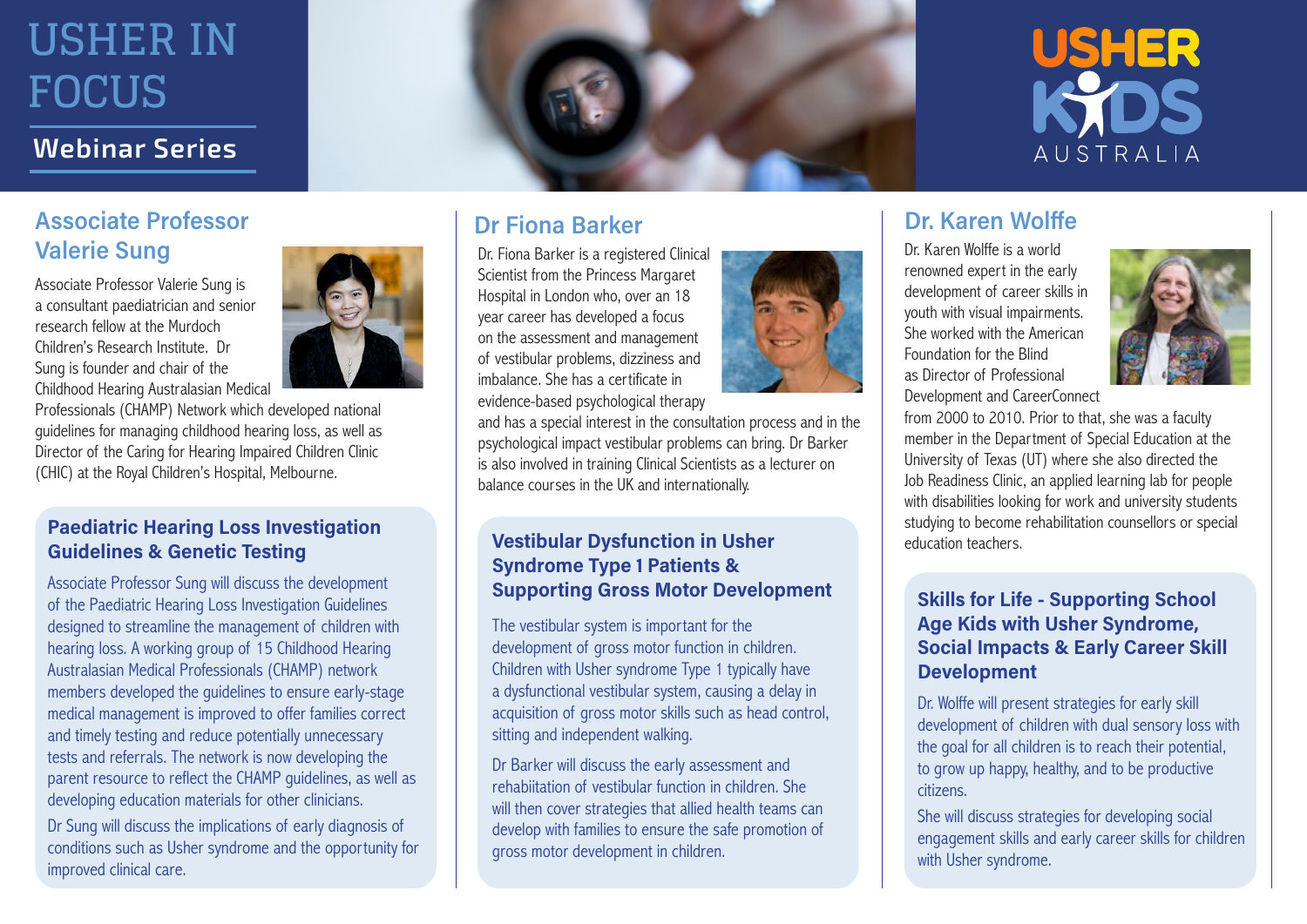### **Webinar Series**

### **Dr. Sandra Staffieri**

Dr. Sandra Staffieri is a Senior Clinical Orthoptist at Melbourne Children's Eye Clinic and the Royal Children's Hospital. Having recently completed her PhD at the University of



Melbourne, Dr Staffieri is a Research Fellow at the Centre for Eye Research Australia.

**Assessment of Retinitis Pigmentosa, Eye Appointments and Eye Care & the Importance of Regular Eye Monitoring**

Dr. Staffieri will present the assessment of retinitis pigmentosa in a paediatric patient and how clinicians can work with families to provide the best outcomes from eye appointments. She will discuss the importance of regular eye monitoring to track the progression of the disease to allow appropriate strategies and supports to be introduced to manage the reducing visual field.



## **Emily Shepard Hollie Feller**

Emily Shepard is a cofounder and Director of UsherKids Australia. Emily is passionate and committed to improving the lives of children with Usher syndrome and

their families by providing evidenced-based information and education to the range of healthcare practitioners supporting children with the condition. She has brought her perspective as the mother of a child with Usher syndrome, as well as her management skills to successfully lead the not-for-profit organisation.

Hollie Feller is a cofounder and Director of UsherKids Australia. She is a fierce advocate for early diagnosis of Usher syndrome through



USHER

**AUSTRAILA** 

genetic testing, the education of clinical professionals as well as support for families around the country to share research and information about the current generation of USH kids. Hollie established the not-forprofit organisation in 2016 after her son was diagnosed with Usher syndrome.

### **Parent Perspective on the Pathway to Primary School, Finding the Right Supports & Early Intervention for Children with Usher Syndrome**

Ms Shepard and Ms Feller will look at the pathway to primary school from a parent perspective of a child with Usher syndrome, including consideration of communication options, managing the various appointments and therapy, finding the right early supports through early intervention, and options available in primary school education.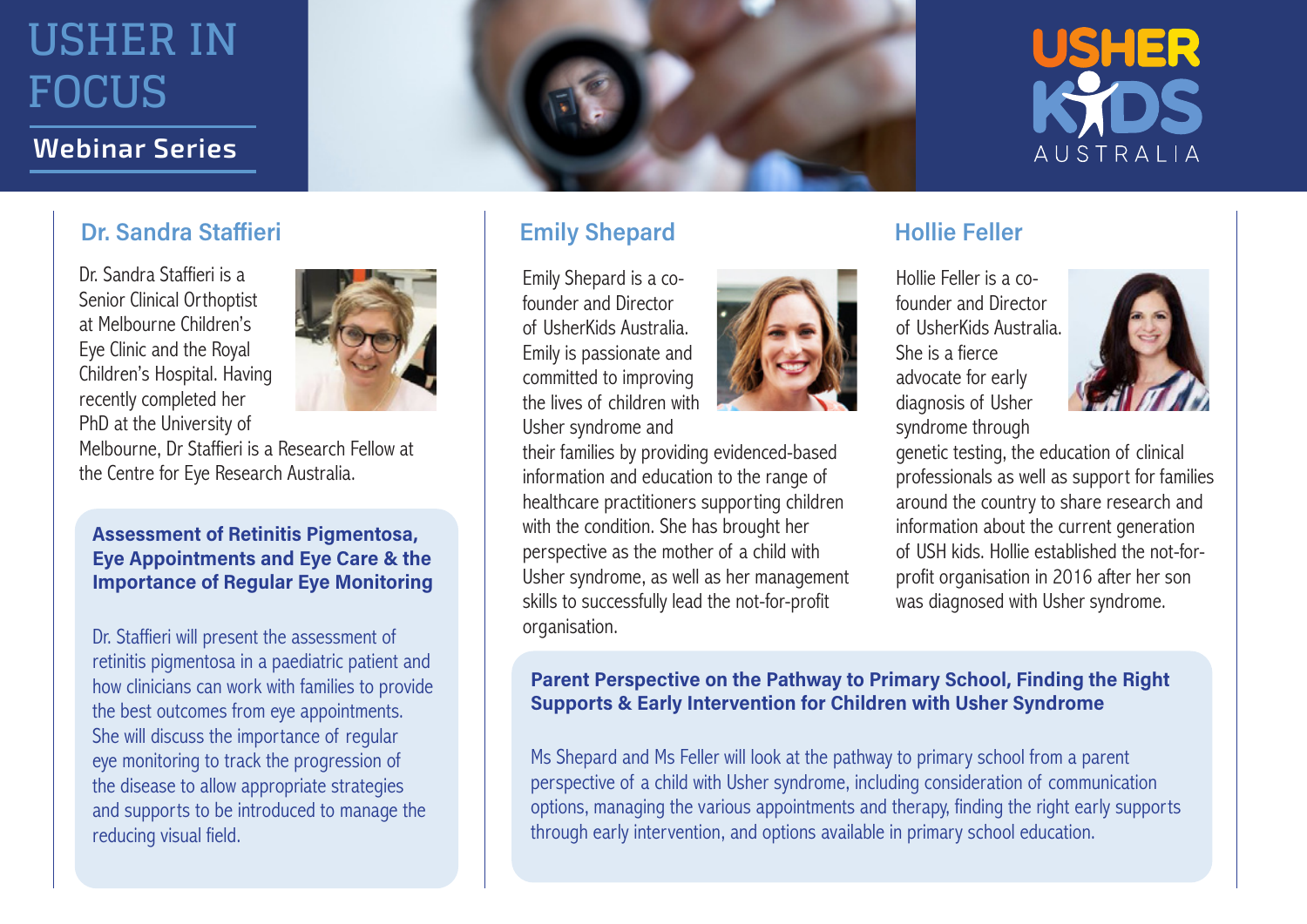### **Webinar Series**

### **Robin Forbes**

Robin Forbes is a Genetic Counsellor at the Victorian Clinical Genetic Service, Royal Children's Hospital, Melbourne. Her extensive experience has led to the development of best practise

models for multidisciplinary clinics for children with complex genetic conditions.

### **Supporting the Whole Family Unit**

Robin Forbes will explore the common themes relating to families with children diagnosed with genetic conditions, including the communication of genetic information with immediate and extended family, as well as the impact on unaffected siblings and fathers when the focus often falls on mothers and the child with the genetic condition.

Robin will also discuss the consequences telehealth can have on the communication of sensitive information, and how health care providers can work to ensure the best mental health and wellbeing outcomes for the entire family unit.



Helen Bourke-Taylor is an occupational therapist and Associate Professor at Monash University, Melbourne Australia. Helen is a Fellow of the Occupational Therapy Australia Research Academy and her

research has led to the development of Healthy Mothers Healthy Families (HMHF), a research based program designed to support, empower and encourage mothers of a child with a disability to learn about, and create a healthy lifestyle that fosters their own health and well-being, alongside a healthy, happy family life.

### **Healthy Mothers Healthy Families**

Associate Professor Helen Bourke-Taylor will discuss the research that identifies mothers of children with a disability as having a higher risk for compromised health and wellbeing, and the catalyst for the development of the Healthy Mothers Healthy Families (HMHF) program. She will address the service changes that provide mothers with information about their own health and need for health enhancing activities, as well as education that empowers mothers to manage and master their child's disability and needs.



### **Dr. Bronwen Scott**

Dr. Bronwen Scott has worked as an Orientation & Mobility (O&M) specialist for 30 years. Her qualifications include a Bachelor of Psychology, Graduate Diploma of Orientation and Mobility, Master of Education (Special Education), and a Doctor of



**USHER** 

AUSTRALIA

Education. Dr Scott is a lecturer at Macquarie University in the Master of Disability (Sensory Disability) course, teaching the Orientation and Mobility Fundamentals and Inclusion and Professional Collaboration in Sensory Disability units. She also works as an independent O&M specialist in Melbourne and is passionate about creating opportunities for people with vision impairment to meet their goals for independence.

### **Early Orientation & Mobility Skill Development**

Dr. Scott will discuss the principles of orientation and mobility and how the early introduction of skills can assist the safety and independence of children with retinitis pigmentosa. She will describe the role of the O&M specialist throughout the course of childhood, how education staff can ensure the inclusion of children with Usher syndrome throughout their education, and how to maintain involvement in all aspects of community life safely and independently.